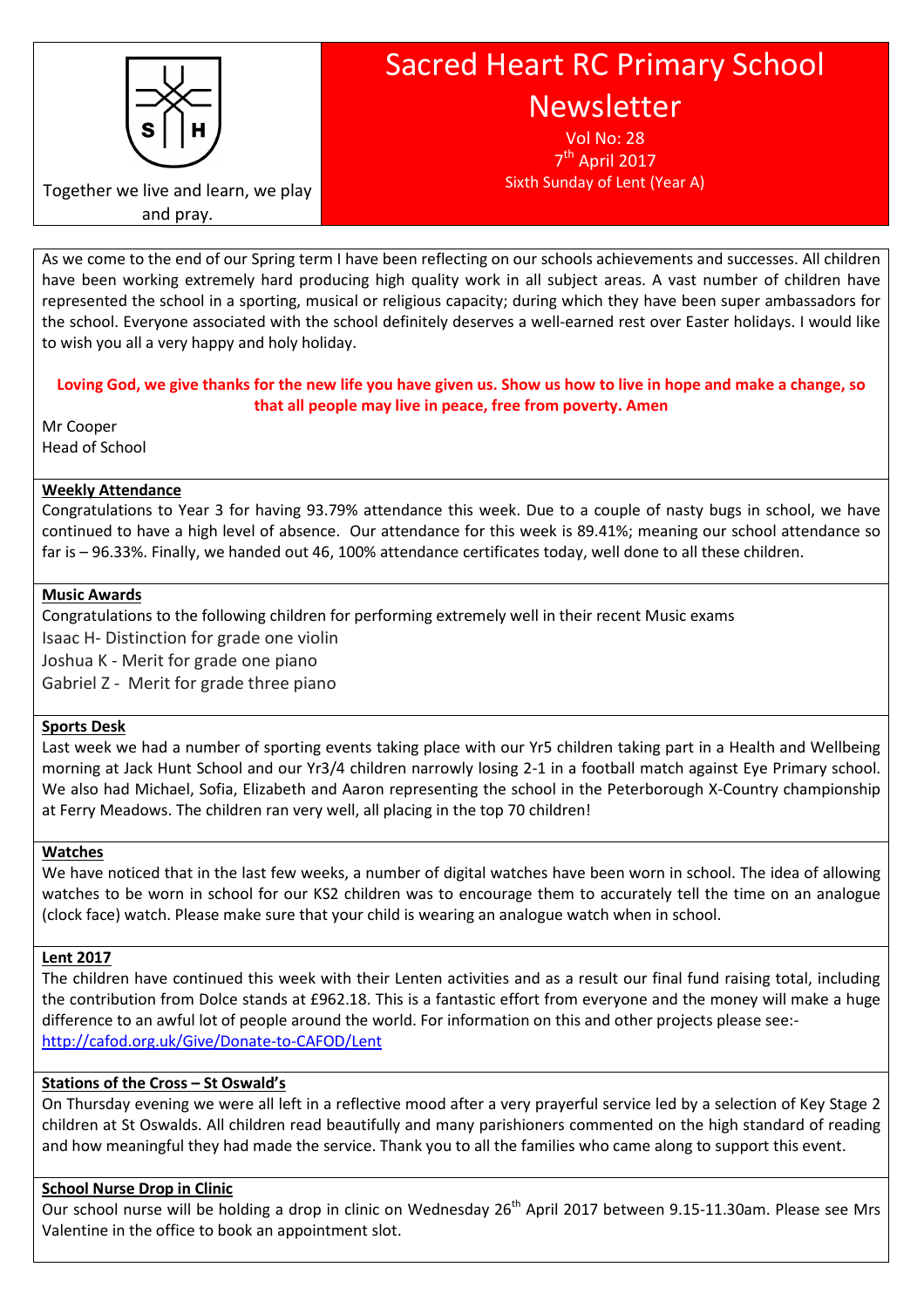#### On behalf of Dolce – our Catering company

Dolce currently have a vacancy for a Lunchtime Server/General Assistant. Full training and uniform supplied and a DBS check will be undertaken by Dolce. Hours are 11.30am – 1.00pm but may be increased. If you are interested in joining the team please call Jane on 07393 014875.

### St Felix Seniors Group

For your information there is a seniors group that meets Tuesday afternoons 2.00pm-4.30pm in the hall. All senior citizens are welcome.

## Parent and toddler group at St Oswald's

For your information there is a parent and toddler group that meet every Wednesday morning from 10.30am at St Oswald's church hall.

#### School Notice Boards

Please look out on our school notice boards for the latest FOSH minutes, governor minutes, weekly newsletter and general school updates.

#### Ofsted Parent View

Parent View gives you the chance to tell us what you think about your child's school. Parent View asks for your opinion on 12 aspects of your child's school, from the quality of teaching to behaviour. A screencast demonstrating how to register and complete a survey on Parent View is available on the website www.parentview.ofsted.gov.uk By sharing your views, you'll be helping us to further improve as a school.

| <b>Summer Term Dates - 2017</b> |                                   |
|---------------------------------|-----------------------------------|
| $24 - 4 - 17$                   | <b>Teacher Training Day</b>       |
| $25 - 4 - 17$                   | <b>School Opens</b>               |
| $27 - 4 - 17$                   | 9.15 Whole School Mass            |
| $1 - 5 - 17$                    | May Day Bank Holiday              |
| $4 - 5 - 17$                    | 9.15 Mass Yr5/6                   |
| $8 - 5 - 17$                    | Clubs Start                       |
| $8 - 5 - 17$                    | SATs Week - Year 6 only           |
| $11 - 5 - 17$                   | No Mass - SATs                    |
| $12 - 5 - 17$                   | Happy Puzzle Challenge Day        |
| $12 - 5 - 17$                   | FOSH Disco 5.30 - 7.00pm          |
| $15 - 5 - 17$                   | SATs Week - Year 2 only           |
| $18 - 5 - 17$                   | 9.15 Mass Yr3/4                   |
| $25 - 5 - 17$                   | Sports Day                        |
| <b>Half Term</b>                |                                   |
| $5 - 6 - 17$                    | <b>School Opens</b>               |
| $6 - 6 - 17$                    | New Reception Welcome Evening     |
| $8 - 6 - 17$                    | 9.15 Mass Yr1/2                   |
| $12 - 6 - 17$                   | Phonics Check Week - Year 1 only  |
| $16 - 6 - 17$                   | <b>Global Day</b>                 |
| $19 - 6 - 17$                   | Assessment Week Yrs 1, 3, 4 and 5 |
| $22 - 6 - 17$                   | 9.15 Mass Yr5/6                   |
| $23 - 6 - 17$                   | <b>Feast of Sacred Heart</b>      |
| $26 - 6 - 17$                   | Year 6 visit to Walsingham        |
| $29 - 6 - 17$                   | 9.15 Mass Yr3/4                   |
| $6 - 7 - 17$                    | 9.15 Mass Yr1/2                   |
| $7 - 7 - 17$                    | Summer Fayre                      |
| $12 - 7 - 17$                   | <b>School Reports Out</b>         |
| $13 - 7 - 17$                   | Move up Day                       |
| $13 - 7 - 17$                   | 9.15 Mass Yr5/6                   |